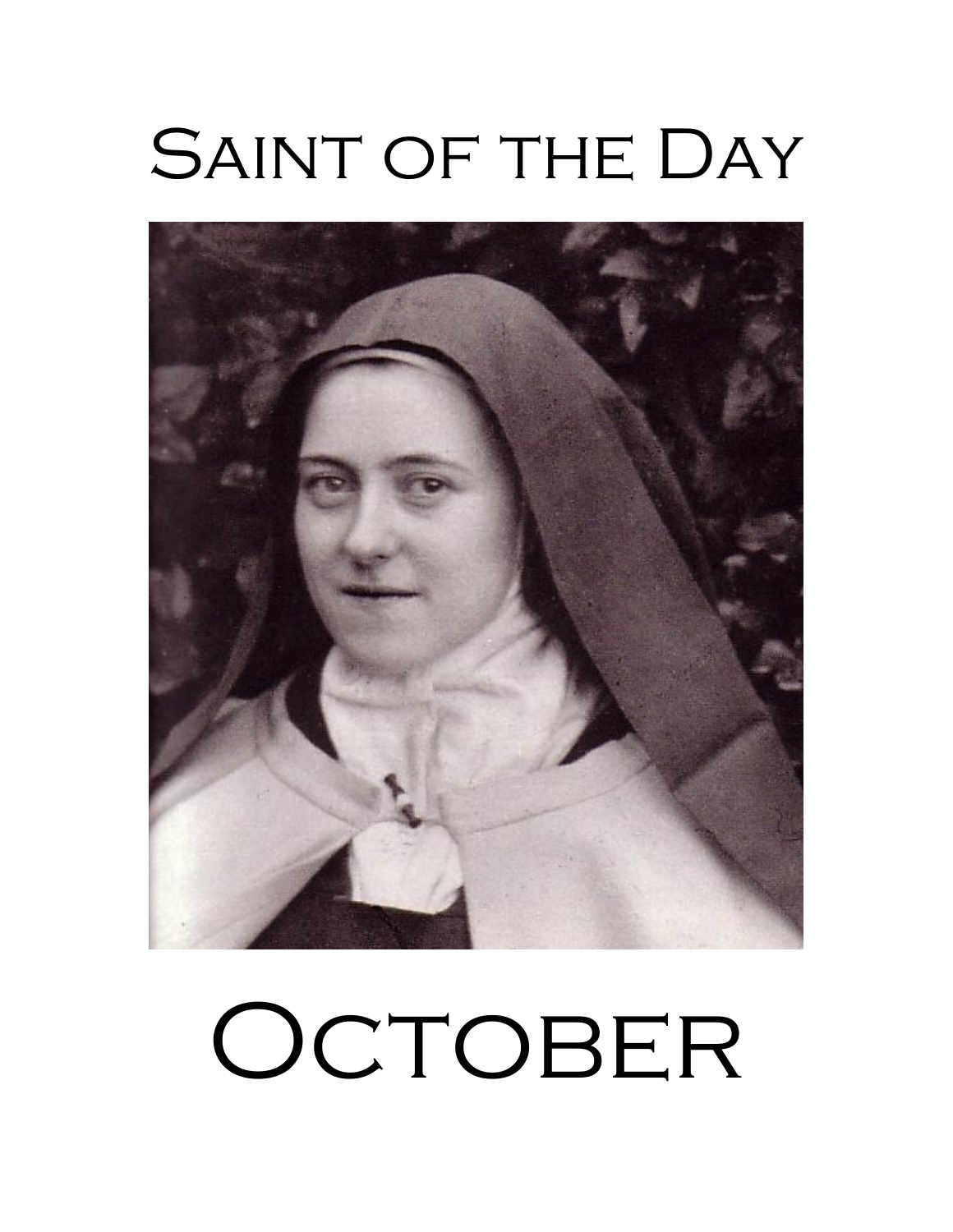# **October 1:** *St. Thérèse of the Child Jesus, Virgin and Doctor*

Thérèse was born in Normandy, France in 1873, the youngest of five daughters born to Blessed Zelie and Louis Martin. Throughout her childhood, St. Thérèse felt the call to be a Carmelite nun like her older sister Pauline. She entered the Carmelite monastery at Caen in 1888 when she was just fifteen. She lived a life of humility, simplicity, and trust in God. St. Thérèse wanted to always perform small acts, rather than great deeds, for the glory of God. This became her "little way," and every sacrifice became a joy to her. St. Thérèse taught virtue by her word and example. Her sisters encouraged her to write about her own life. Later, this spiritual memoir became *The Story of a Soul*. St. Thérèse died in 1897 of tuberculosis at age 24, after much suffering. The story of her life quickly spread and devotion to her grew. She was canonized in 1925. In 1997, St. John Paul II declared her one of the thirty-three Doctors of the Church, one of four women to receive the title. St. Thérèse is the patroness of the missions. She is known as the Little Flower.

# **October 2:** *Memorial of the Guardian Angels*

Angels are pure spirits created by God. The word angel means messenger. There are many stories about angels in the Bible. Angels give us God's messages, keep us safe from harm, and pray for us.

*Angel of God, my guardian dear, to whom God's love commits me here, ever this day be at my side, to light and guard, to rule and guide. Amen.*

# **October 3:** *St. Mother Theodore Guerin (St.Theodora)*

Anne-Thérèse Guerin was born in France in 1798. From a young age, she wished to become a nun. She entered the Sisters of Providence of Ruille-sur-Loir and became Sister St. Theodore. Her first years were spent teaching at various schools. Then the Bishop of Vincennes, Indiana sent an appeal to France for an order of nuns to come and teach religious instruction and care for the poor and sick. Sister St. Theodore arrived with five other nuns in 1840 and settled in Saint Mary-of-the-Woods, Indiana, thus becoming the Sisters of Providence of Saint Mary-of-the-Woods. Now the superior of the order, Mother Theodore quickly founded a Catholic boarding school for girls, as well as several other schools throughout Indiana. Her small order grew from 6 nuns to 67 nuns at the time of her death in 1856. She was canonized as St. Theodora by Pope Benedict XVI in 2006.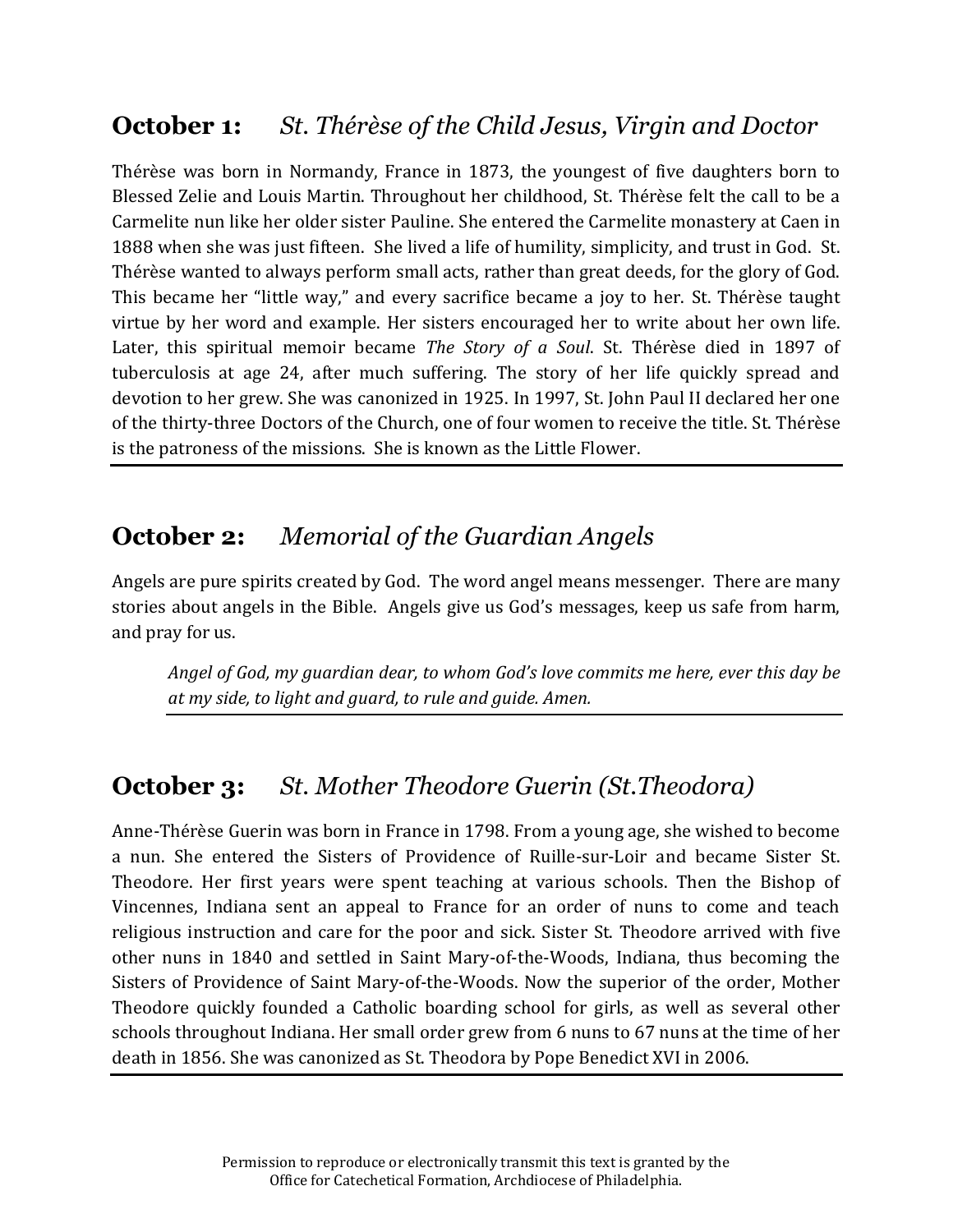# **October 4:** *St. Francis of Assisi*

St. Francis founded the Franciscan Order. He was born in Assisi, Italy in 1181 to a wealthy family and given every comfort. His youth was full of parties and excess and he had hopes of becoming a knight. He distinguished himself in battle against the neighboring town of Perugia and was taken captive for a year. Intending to join the knights in the army of Walter of Brienne, Francis set out in magnificent armor only to return a few days later after a dream told him to return to Assisi. Slowly, he sought out a new and sober life. He began to seek out the poor and sick and made a pilgrimage to Rome. He gave up his inheritance and devoted himself to a life of poverty. Within a year he had eleven followers. In 1209, he wrote a simple rule for his followers, or "friars," and gained official acceptance from Pope Innocent III in 1210. St. Francis and his friars embraced poverty, loved nature and animals, devoted themselves to the Eucharist and to helping the poor. He also received the stigmata. He died in 1226 and was made a saint just two years later.

# **October 5:** *St. Faustina Kowalska*

St. Faustina was born Helena Kowalska in Poland in 1905. She entered the Congregation of the Sisters of Our Lady of Mercy and became Sister Maria Faustina of the Most Blessed Sacrament. Throughout her life, she had mystical visions of Jesus, which was known only to her confessor. Jesus called her to be an apostle of Divine Mercy and to give her life over to Him to be an instrument for spreading God's mercy in the world. Her confessor encouraged her to describe her mystical vision of Jesus to an artist who created an image of what she saw, with the words "Jesus I trust in you" at the bottom. Revealed on the first Sunday after Easter, this Sunday is now known as Divine Mercy Sunday. St. Faustina died in 1938 at the age of thirty-three and was canonized in 2000. Millions of Catholics now follow the Divine Mercy devotion by reciting the Divine Mercy chaplet.

# **October 6:** *Bl. Marie-Rose Durocher*

Born on October 6, 1811 in Quebec, Canada, she was the tenth and youngest child of her family. She was educated in St. Denis and Montreal under the direction of the Sisters of the Congregation of Notre Dame. For thirteen years she assisted her brother, a parish priest, in the parish household. She established the first Canadian parish Sodality for young women. In 1843, she founded the Sisters of the Holy Name of Jesus and Mary, who were dedicated to Christian education. Her concern was always for the poor. She died at the age of thirtyeight on October 6, 1849.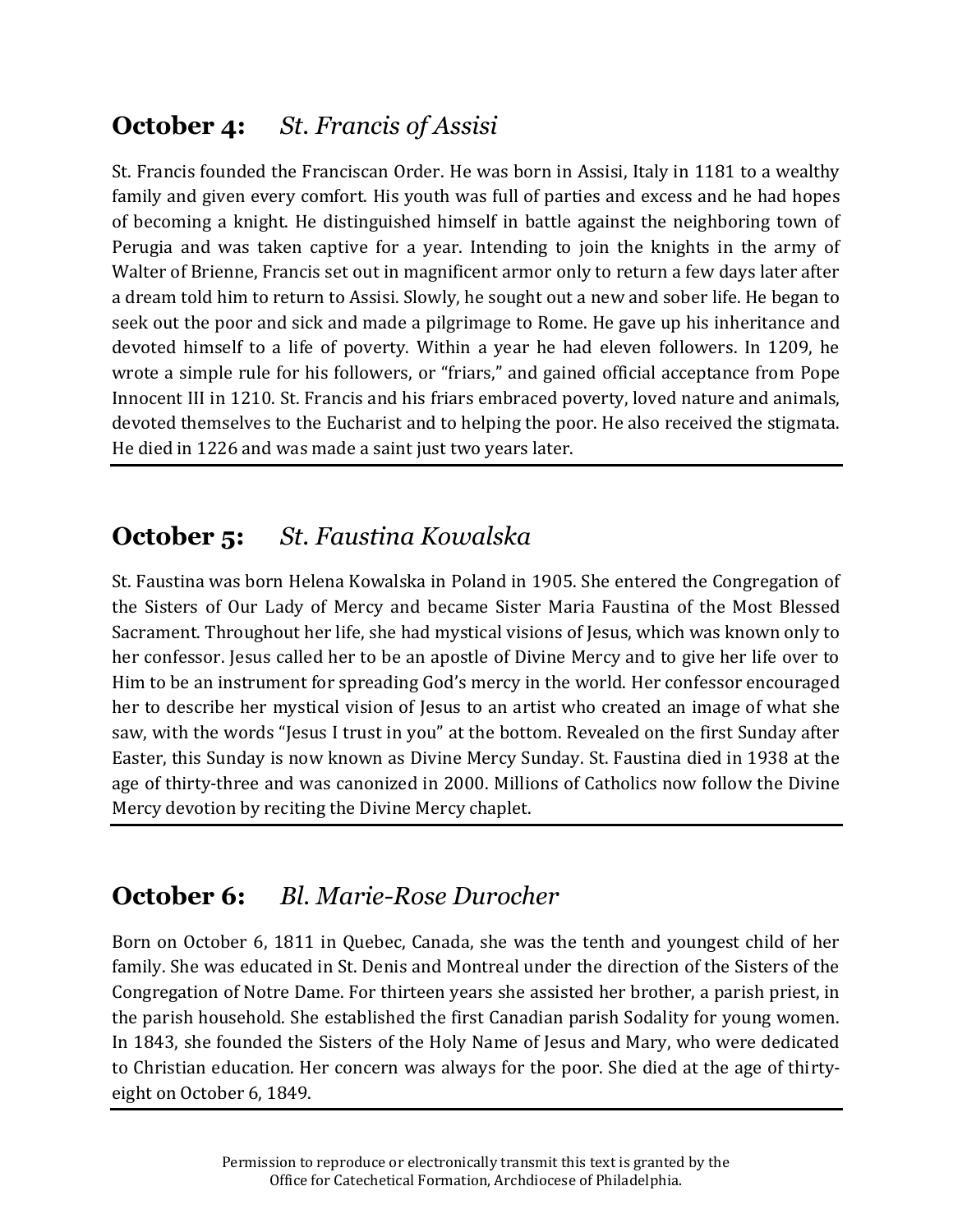#### **October 7:** *Memorial of Our Lady of the Rosary*

This commemorative feast was established by Saint Pius V to honor and thank the holy Mother of God whose aid was invoked through praying the rosary. The celebration of this day invites all to meditate upon the mysteries of Christ, following the example of the Blessed Virgin Mary who was so singularly associated with the incarnation, passion and glorious resurrection of the Son of God.

#### **October 8:** *St. Keyne, Virgin*

St. Keyne lived in Wales in the 5th century. Her father was King Brychan and she was one of twenty-four children. Despite having many offers of marriage, St. Keyne chose instead to become a hermitess and to devote her life to prayer. She also traveled widely, founded many churches in England and Wales, and was the aunt of St. Cadoc. St. Keyne's Well in Wales has been a popular place for newly married couples to visit for many centuries.

#### **October 9:** *St. Marciano Jose and Companions, Martyrs*

St. Marciano Jose was a De La Salle Brother living in Spain during the outbreak of the Spanish Civil War. He lived with seven other brothers in a community in Turon where they taught in the church school. On October 5, 1934 a group of armed miners arrested the eight Christian Brothers at the school, along with a Passionist priest who was there hearing confessions. They were tried by a revolutionary court and executed four days later. St. Marciano Jose and the eight other holy men martyred with him that day were canonized by St. John Paul II in 1999. Together they are known as the Martyrs of Turon.

#### **October 10:** *St. Francis Borgia*

Francis Borgia was a nobleman and Duke at the court of the King of Spain in the 16<sup>th</sup> century. He and his wife Eleanor had eight children and lived as a devout Christian family. Upon the death of his beloved wife in 1546, Francis renounced his title to his eldest son and joined the newly formed Society of Jesus. By 1565, he had been named Superior General and founded the Gregorian University in Rome. He advised many of the leaders of the day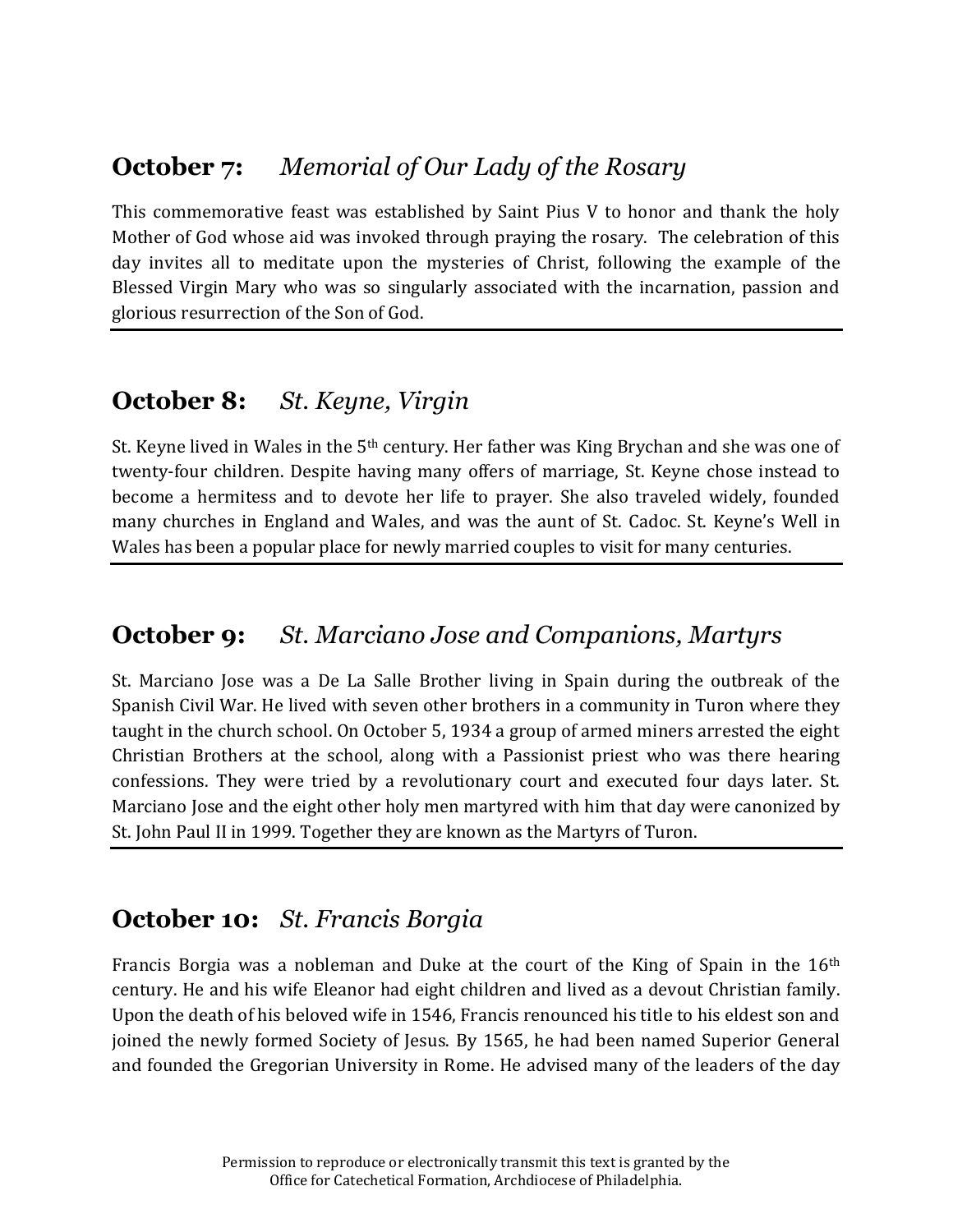and dispatched missionaries all over the world. Despite all this, St. Francis Borgia led a pious and humble life. He died in 1572.

#### **October 11:** *St. Maria Soledad*

Bibiana Emanuela was born in Spain in 1826 and longed to be a nun. Due to her poor health, she was rejected. Then, in 1851, her parish priest wished to start an order of nuns devoted to caring for the sick and asked Bibiana to join him. She was given the name Sister Maria Soledad and happily began her new life among the poor. The new community often struggled to stay together, but eventually they were called the Handmaids of Mary Serving the Sick and began to grow under St. Maria Soledad's leadership. The sisters proved their worth by caring for those suffering from the cholera epidemic in 1865. They expanded rapidly, and St. Maria eventually went to Cuba to start a new house there. She died there in 1887. The order is now called the Sisters Servants of Mary, Ministers of the Sick.

# **October 12:** *St. Wilfrid, Bishop*

St. Wilfrid was an English bishop in the 7th century. Born to a noble family, he chose instead to join a Benedictine monastery. At that time, Christianity in England was in a confused and divided state. St. Wilfrid worked hard to bring the Church in England in line with the practices of Rome. For this, he often suffered under the hands of the local authorities. He also spent much time converting the pagan Saxons to Christianity. He died in 709.

# **October 13:** *Our Lady of Fatima*

In 1917, the Blessed Virgin Mary appeared to three young children in Fatima, Portugal. Blessed Francisco Marto, Blessed Jacinta Marto and their cousin Lucia dos Santo received a vision of Our Lady while they were tending their sheep. She implored them to do penance and sacrifice for the sake of sinners. She also asked for a devotion to her Immaculate Heart. They saw her several more times, with the last vision occurring on October 13. That day, thousands witnessed the "Miracle of the Sun." In honor of Our Lady of Fatima, we pray this prayer at the end of each decade of the Rosary: *Oh my Jesus, forgive us our sins. Save us from the fires of Hell. Lead all souls to Heaven, especially those in most need of thy mercy.*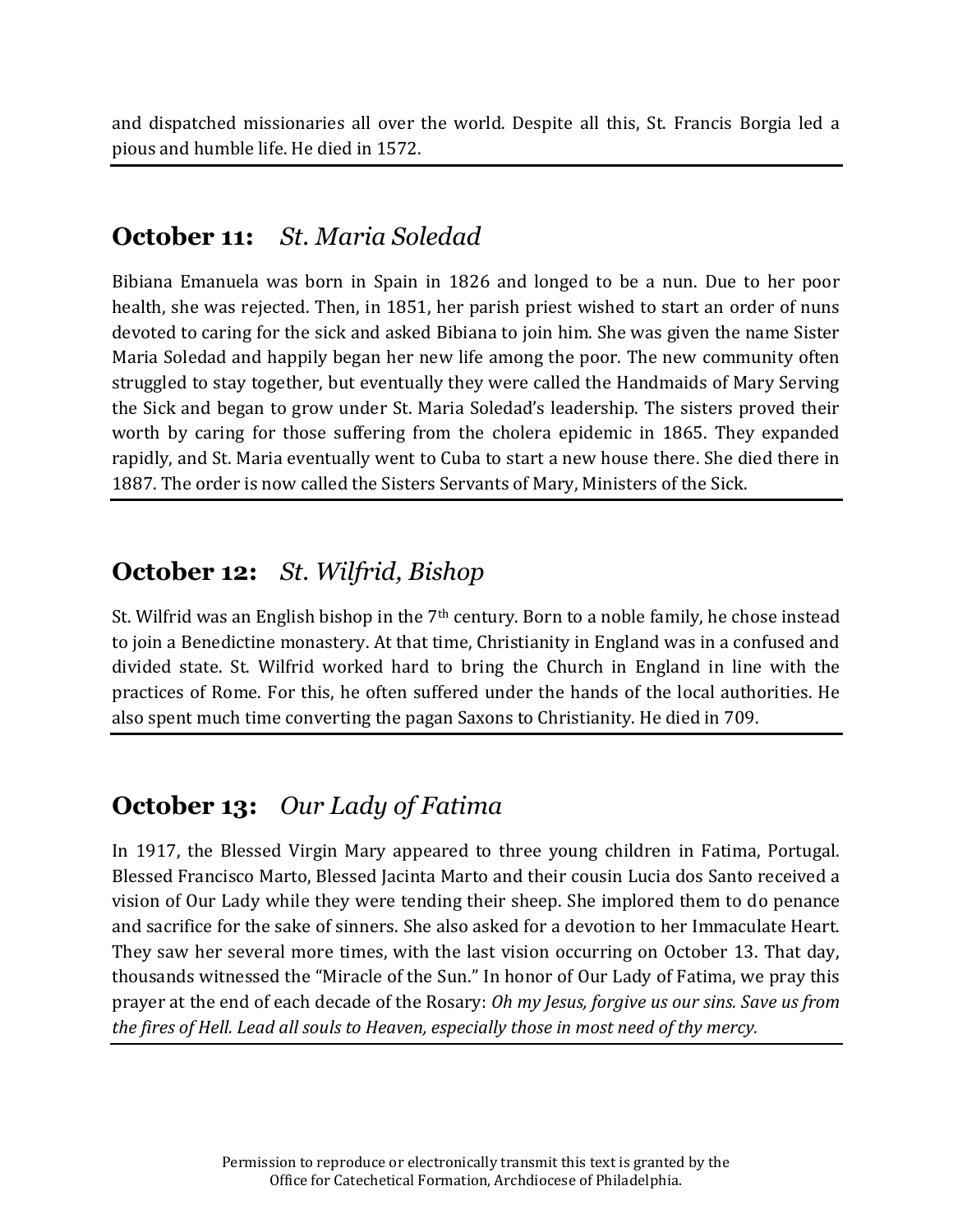# **October 14:** *St. Callistus I, Pope and Martyr*

Callistus was a slave in a Christian household at the end of the  $2<sup>nd</sup>$  century. He was accused of stealing money meant for widows from his master's bank and fled. He was arrested and sent to the mines in Sardinia, repented and converted to Christianity. Release from this work, along with other persecuted Christians there, Callistus began a new free life as a deacon of the Church and later became pope. He emphasized mercy for repentant sinners. He was martyred c. 222 during a riot against Christians in Rome.

# **October 15:** *St. Teresa of Avila, Virgin and Doctor*

St. Teresa was born into a rich Spanish family in 1515. When she was fourteen, her mother died and her father sent her to be educated by the Augustinian Sisters. She eventually decided to enter the Carmelites. Her early years were marked by illness and migraines, and she often found it difficult to pray. Years later she received help from two deeply spiritual persons, St. Francis Borgia and St. Peter Alcantara. Through their encouragement, she made great progress in her prayer life and began to experience ecstatic visions. After this period, she led a reform of her Carmelite order because she felt the spiritual life of the order was hurting. She traveled throughout Spain and reformed many religious houses, aided by St. John of the Cross. Teresa wrote extensively, including the great work of mystical spiritualism, *Interior Castle*. She died in 1582 and was named a Doctor of the Church by Pope Paul VI in 1970.

# **October 16:** *St. Hedwig of Silesia*

Born in 1174 in Bavaria as the daughter of a Duke, Hedwig was married to Duke Henry I of Silesia at the age of twelve. Her husband was a good and pious man, and they had seven children. After his death in 1238, Hedwig gave up her life of luxury and retired to the Cistercian monastery where her husband was buried. She gave her fortune to the Church and lived a quiet life of poverty and prayer. She died in 1243.

# **October 17:** *St. Margaret Mary Alacoque*

Margaret Mary was born in 1647 into a well-known family in Burgundy, France. Desiring to dedicate her life to the service of God, she entered the Visitation Convent at Paray-Le-Monial at the age of twenty-two. She had a great devotion to the Sacred Heart of Jesus. As a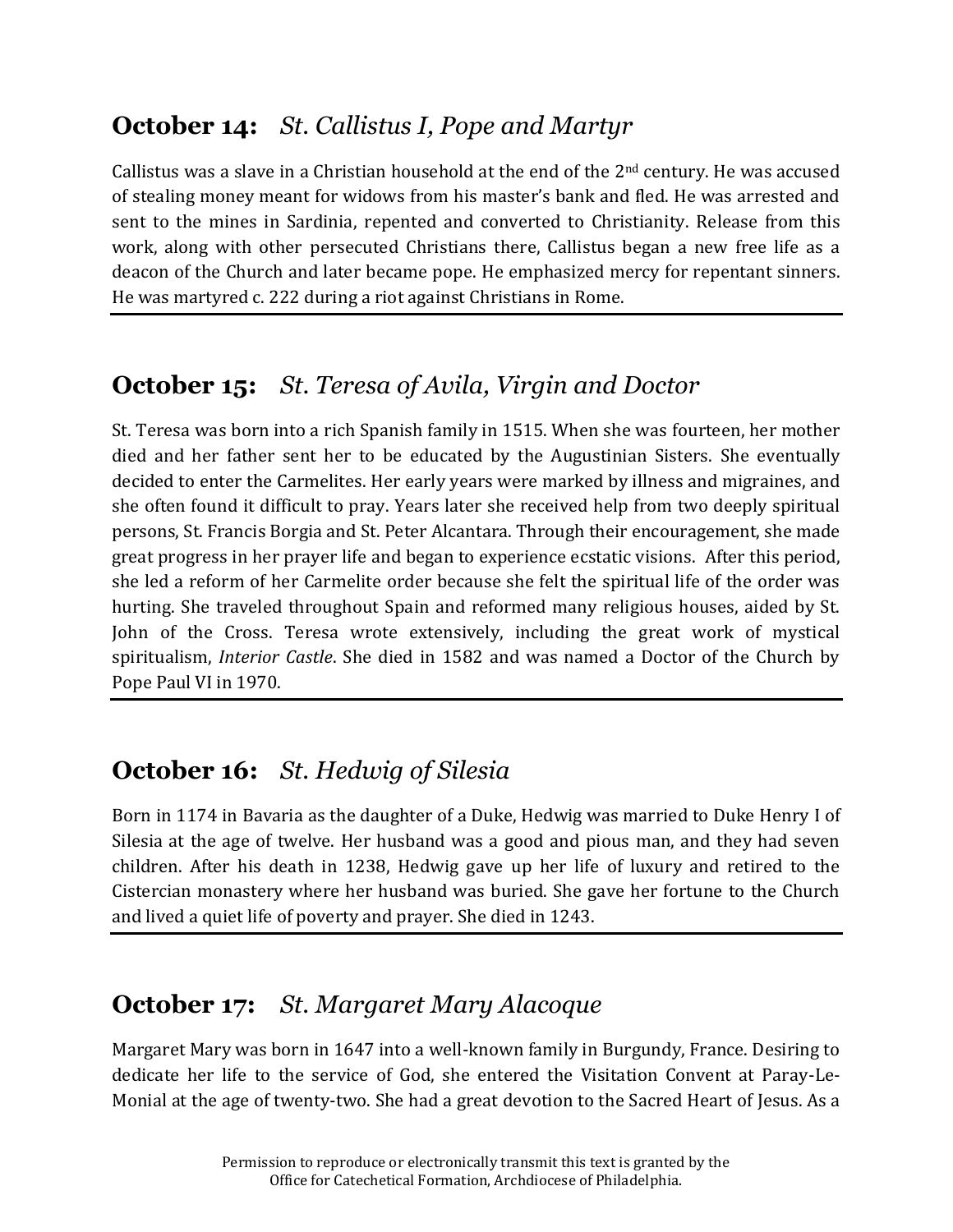gift from Jesus, she received private revelations from him. Through her intercession, devotion to the Sacred Heart of Jesus spread throughout Europe. In 1765, this devotion to the Sacred Heart was approved for liturgical observance by the Pope.

*Jesus' message was, "See this heart which has loved so much and received so little love in return ... tell everyone that I really love them and I want to be loved in return. If you love me, pray and sacrifice for those who do not believe in my love or do not care about my love.* (*Saints and Feasts*, Loyola Press, p.31)

# **October 18:** *Feast of St. Luke, Evangelist*

Luke was born in Antioch, Syria, and was the only Gentile Christian among the Gospel writers. He wrote the third Gospel and the Acts of the Apostles. Paul calls him "our beloved physician," and thus he is the patron saint of physicians and surgeons. He became a missionary companion of St. Paul, and even accompanied him on his last journey to Rome. Luke's Gospel is unique in that he includes six miracles and eighteen parables not found in the other Gospels. Luke also writes more about Mary and about Jesus as a child. Each of the four Gospel writers has a unique symbol and Luke's is an ox, symbolizing sacrifice.

# **October 19:** *The North American Martyrs*

Around 1630, eight French Jesuits—St. John de Brebeuf, St. Isaac Jogues, St. Gabriel Lalemant, St. Noel Chabanel, St. Charles Garnier, St. Anthony Daniel, St. Rene Goupil and St. John de Lalande—traveled to the wilds of North America to proclaim the Gospel of Christ to the Native American peoples. They built a mission near what is now Quebec, Canada and preached among the Huron Indians, who called the men "Black Robes." They created the first dictionary of the Huron language and also translated the catechism. Despite converting some 7,000 souls, a devastating smallpox epidemic as well as tensions with the Iroquois Indians placed the Jesuits in danger. They were captured during the warfare between the Huron and Iroquois tribes in 1649 and executed for their faith.

# **October 20:** *St. Paul of the Cross*

St. Paul of the Cross was born in northern Italy in 1694. He felt the call to the priesthood when he was nineteen. He began to experience mystical visions during prayer and knew that God was calling him to form a new community devoted to promoting the love of God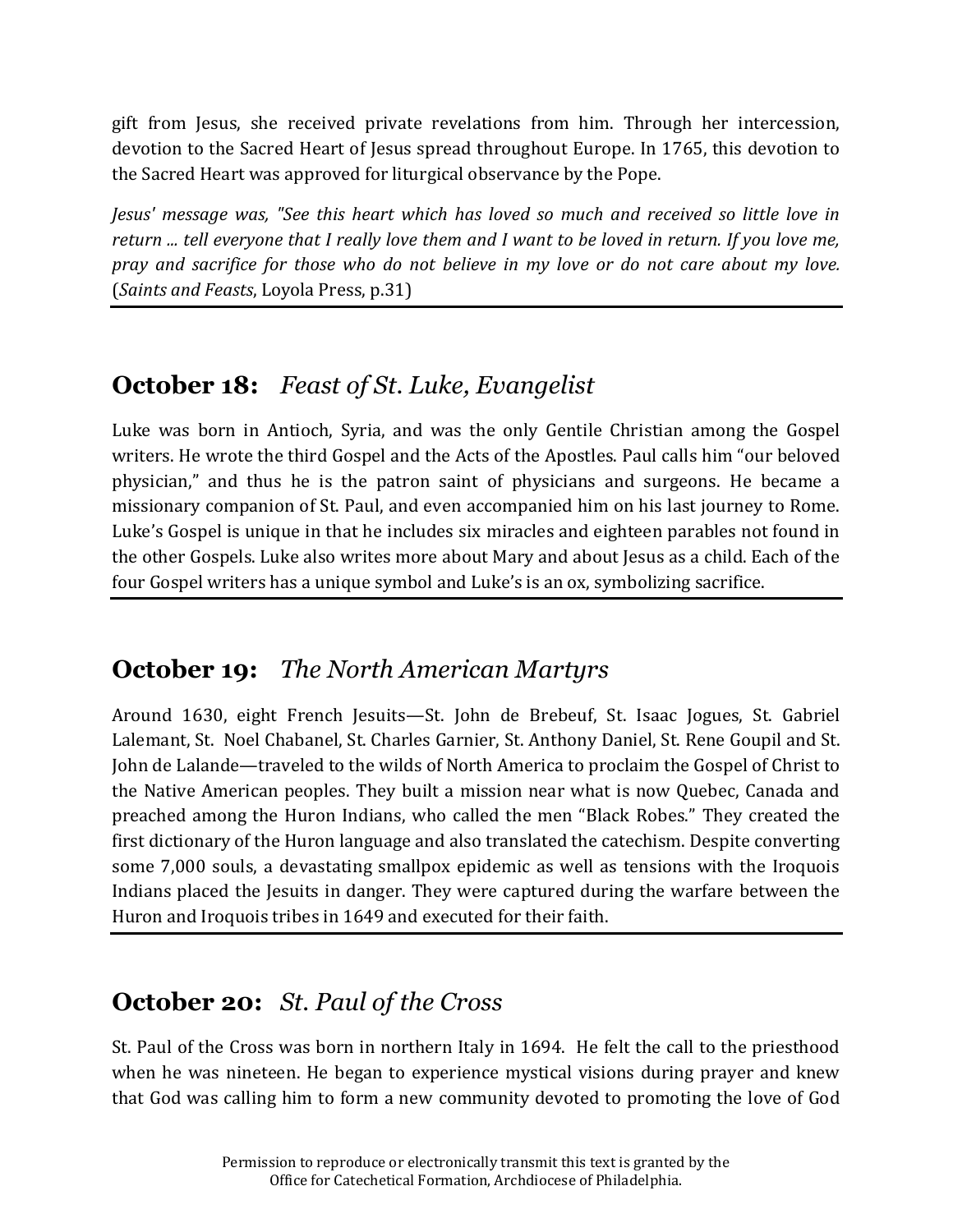revealed in the Passion of Jesus. He wrote the rule of the Congregation of the Passion of Jesus Christ, or the Passionists, in 1720. St. Paul spent much of his life traveling throughout Italy preaching in parishes without enough priests and leading retreats at seminaries. Through this work, the Passionist order grew and today contains many priests and nuns. St. Paul of the Cross died in 1775.

#### **October 21:** *St. Ursula, Martyr*

Various legends tell us that Ursula lived during the  $5<sup>th</sup>$  century, and was the daughter of a Christian king in Britain. Ursula set sail to marry a pagan prince, but was allowed three years delay to make pilgrimages to Christian sites in Europe. Upon reaching Cologne, Germany, she was martyred along with her handmaidens by the Huns. She and her companions were immediately venerated as virgin martyrs and a great church was built in Cologne in her honor.

# **October 22:** *St. John Paul II, Pope*

St. John Paul II became pope at the age of fifty eight in 1978. Born in Poland in 1920, his call to the priesthood came amidst the turmoil of World War II. He became known for his philosophical and theological writings, his contributions at the Second Vatican Council, and his love of working with young people. Many of these things shaped his papacy. As pope, St. John Paul II effectively used his visibility as a world leader to draw attention to the most pressing issues of the time, especially protection for the unborn, bringing an end to communism in eastern Europe, and interfaith dialogues. He survived an attempt made on his life in 1981. He initiated World Youth Day in 1985, of which he is patron, which brings together millions of young Catholics from all over the world for a week of prayer and celebration. After a long and painful struggle with Parkinson's disease, St. John Paul II died on April 2, 2005.

# **October 23:** *St. John of Capistrano*

Born near Naples, Italy in 1386, St. John of Capistrano worked as a lawyer before joining the Franciscans in 1416. Considered a brilliant preacher, St. John instituted the devotion to the Holy Name of Jesus and Mary. He traveled all over Europe, preaching and establishing new Franciscan communities. At the age of 70, he was asked by Pope Callistus III to lead a crusade against the invading Turks. The soldier friar marched at the head of 70,000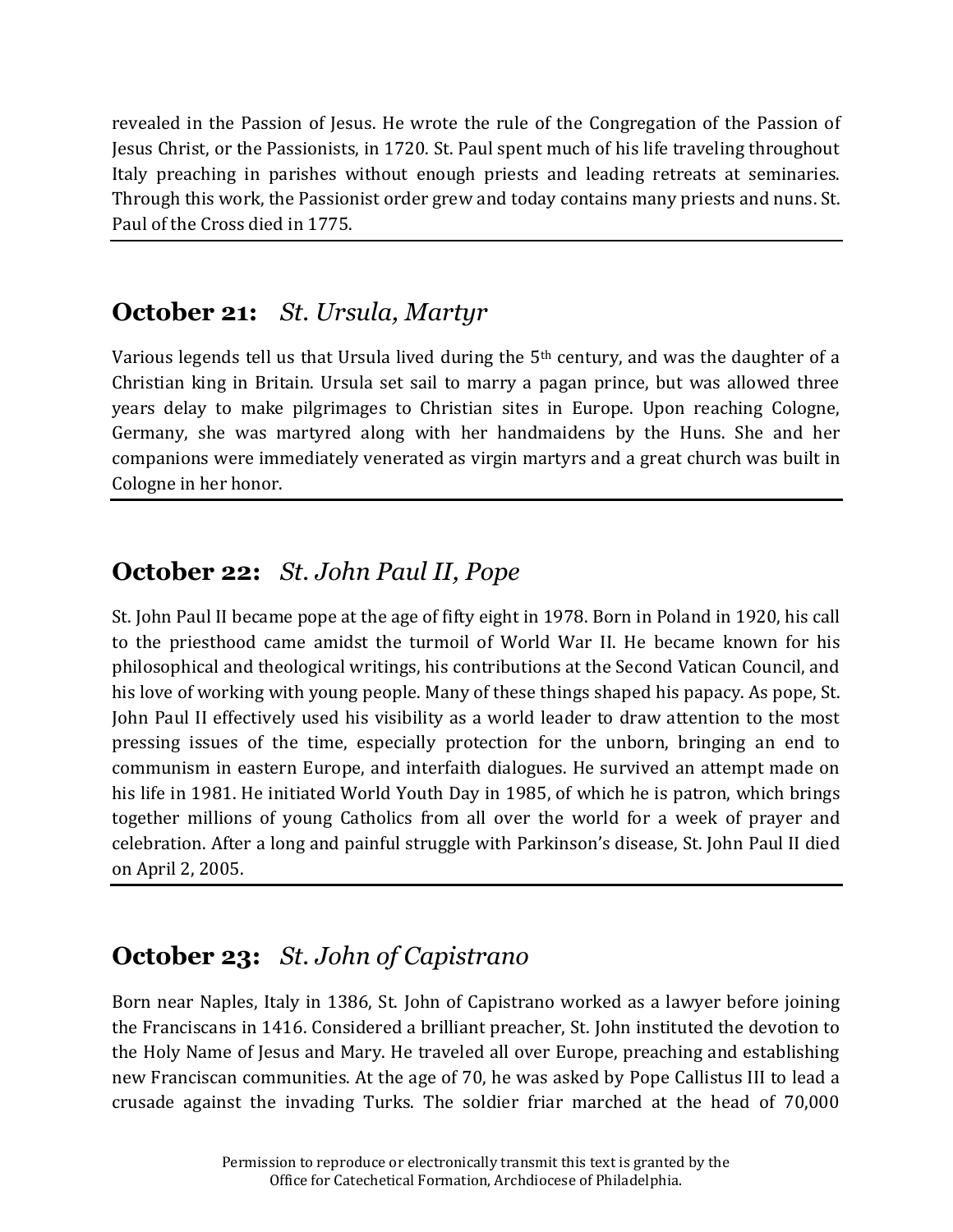soldiers and led them to victory at the Battle of Belgrade in 1456. He died three months later. St. John of Capistrano, the soldier saint, is the patron of military chaplains.

## **October 24:** *St. Anthony Mary Claret*

Born the son of a weaver in Spain in 1807, St. Anthony Mary Claret had poor and humble beginnings. He was ordained a priest in 1835 and founded the Congregation of the Missionary Sons of the Immaculate Heart of Mary in 1849. Today, they are known as the Claretians. He was named Archbishop of Santiago, Cuba and spent many years there reforming the seminary, strengthening the clergy, building hospitals and schools and validating marriages. This work of reform was not always popular and St. Anthony survived many attempts on his life. Upon returning to Spain in 1857, he devoted his ministry to serving the poor and expanding education. Like in Cuba, these works brought him many enemies and he eventually died under house arrest at a Cistercian abbey in 1870.

# **October 25:** *St. John Roberts, Martyr*

St. John Roberts is counted among the Forty Martyrs of England and Wales. Born in England in 1575, he converted to Catholicism as a young man during a time when Catholics were banned from practicing or acknowledging their faith. Because of this, John went to France to study and eventually became a Benedictine priest. In 1602, he returned to England to secretly begin his ministry. He became famous for his compassionate care of many victims of the plague in 1603. Arrested in 1607, he escaped prison and continued his secret priestly ministry. Finally, in 1610 he was arrested again while saying Mass and martyred at Tyburn.

# **October 26:** *St. Alfred the Great, King*

St. Alfred was a 9th century king of Wessex in southern Britain. As the fifth son of the king, he initially sought out a life of learning and scholarship and hoped to enter the Church. However, he did become king after his elder brothers died. He worked hard to defend his people from the invading Vikings, promoted education, reformed his kingdom's legal system and reorganized the military. He was known for his mercy towards the poor. Alfred was also a patron of the arts and literature and much loved by his people. He died in 899.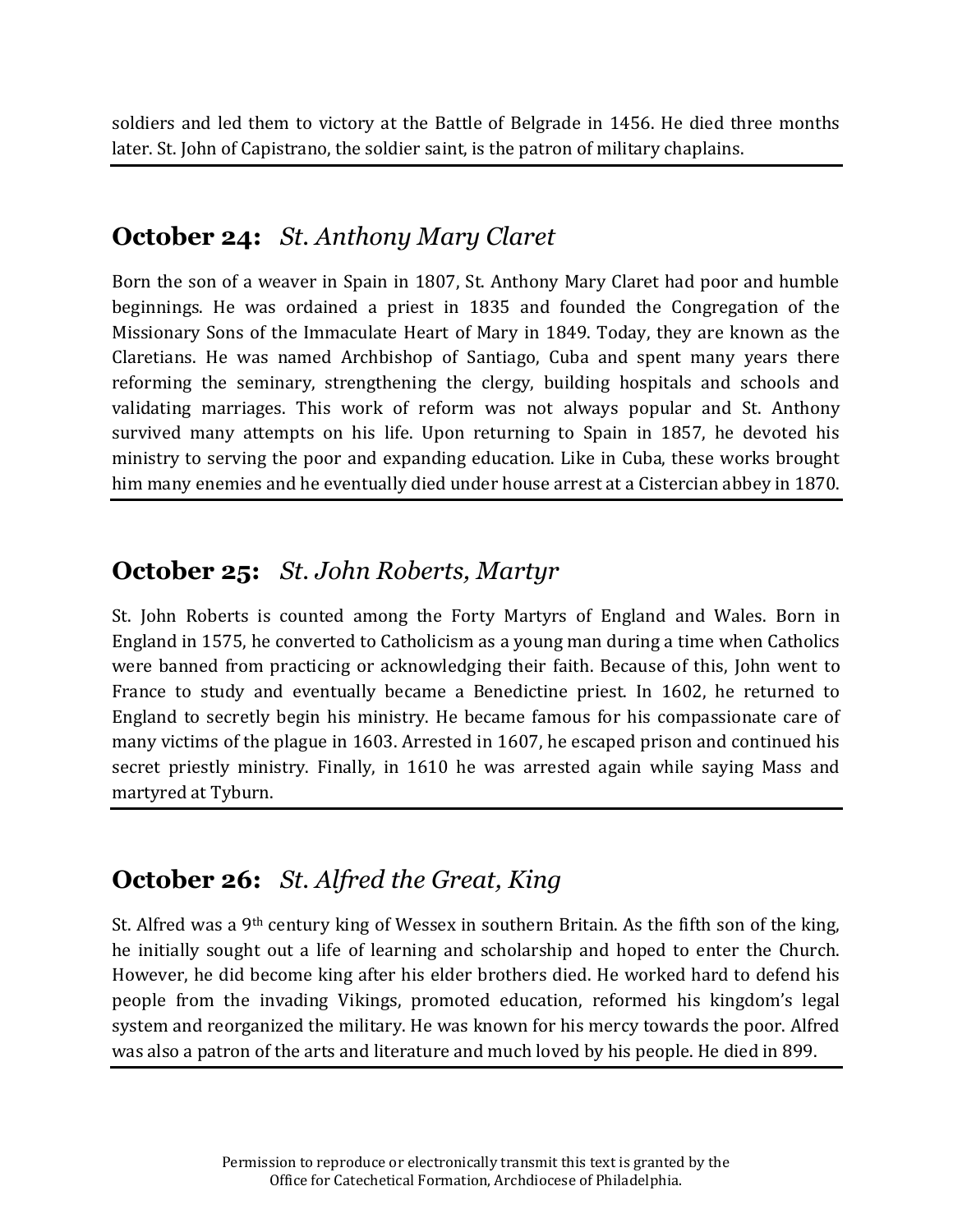# **October 27:** *St. Abraham the Poor*

Born in Egypt in the 4th century, St. Abraham was known for his childlike purity of heart. A disciple of St. Pachomius, he lived as a hermit in a cave near the Nile River for over twenty years. He is called "the Poor" because of his simple faith.

# **October 28:** *Feast of Ss. Simon and Jude, Apostles*

Simon is shown on all four lists of Apostles. He is called the Zealot, after a sect of Jewish nationalists, who thought that the Messianic Promise meant that the Jews would be free and independent of the foreign domination of Rome. St. Jude is referred to as Jude in the Gospel of Luke and Acts of the Apostles. However, in the Gospels or Mark and Matthew he is referred to as Thaddeus. He was the brother of James, the Apostle. Jude traveled to Mesopotamia to preach and Simon went to Egypt. Eventually, they worked together evangelizing in Persia until they were martyred.

# **October 29:** *St. Cuthbert Mayne*

Like St. John Roberts, St. Cuthbert Mayne is one of the Forty Martyrs of England and Wales. Born in 1544, he first became a Protestant minister at the young age of eighteen. He converted to Catholicism while attending Oxford due to the influence of St. Edmund Campion. He was nearly arrested for his conversion. Like many men, he fled to Douai, France to attend the English seminary there. He was ordained in 1575 and immediately returned to England to begin his clandestine ministry. He was arrested in 1577, and sentenced to death. The night before his martyrdom, many witnesses reported seeing a strange bright light emanating from his cell. He was martyred at Launceston.

# **October 30:** *St. Dorothea of Montau*

Despite being born a peasant in 1347, St. Dorothea married a wealthy swordsman, Albrecht of Danzing, Poland. His bad temper and gruff nature was gradually softened and changed by her humility and gentleness. Shortly after their marriage, she began to experience ecstatic visions. Dorothea and Albrecht began to make pilgrimages throughout Europe, but he was too ill to accompany her to Rome. While she was there, Albrecht died. They had nine children, all but one of whom died young. Dorothea's surviving daughter entered a Benedictine convent and Dorothea became a hermitess. She was constantly sought out for